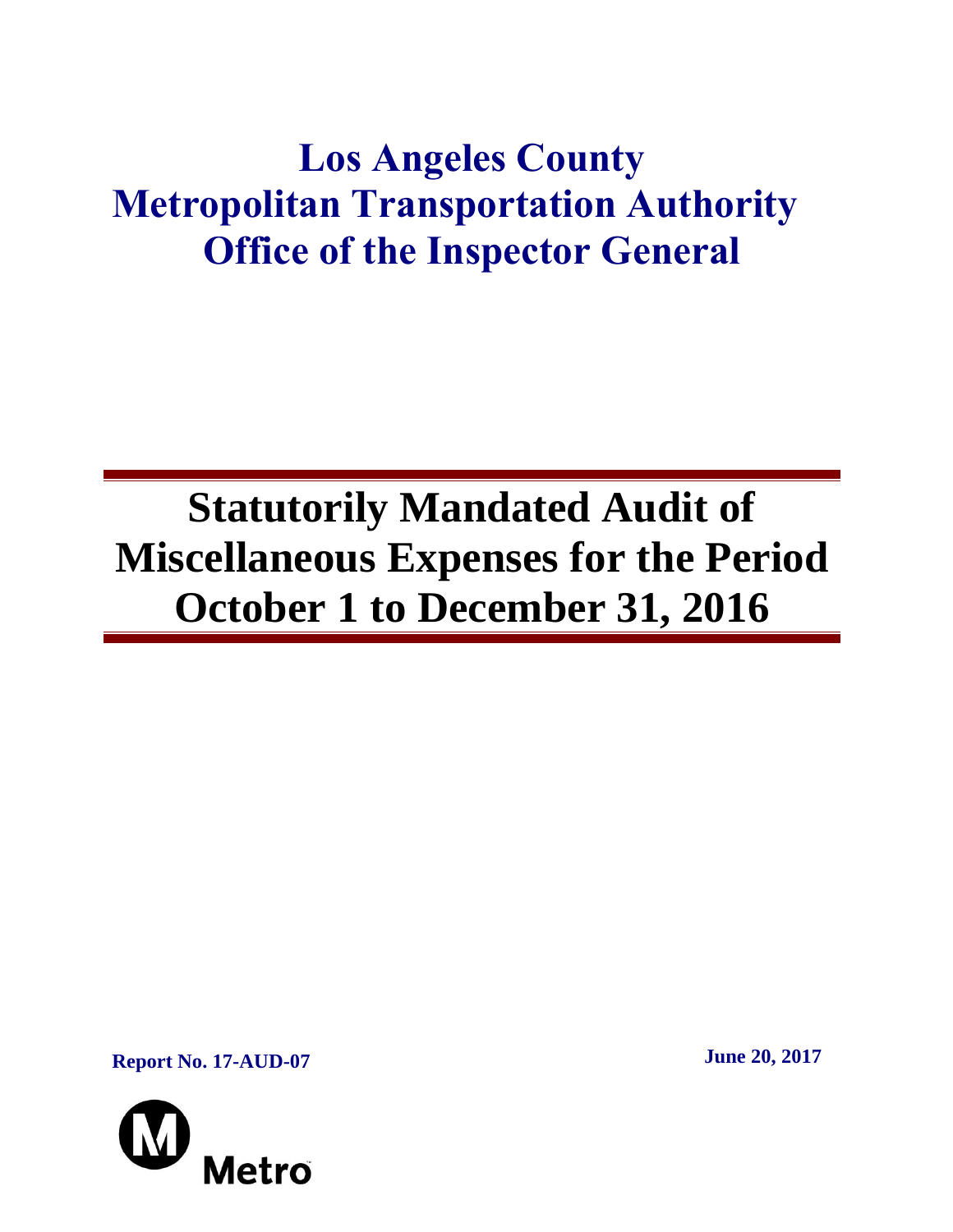## TABLE OF CONTENTS

#### **Page**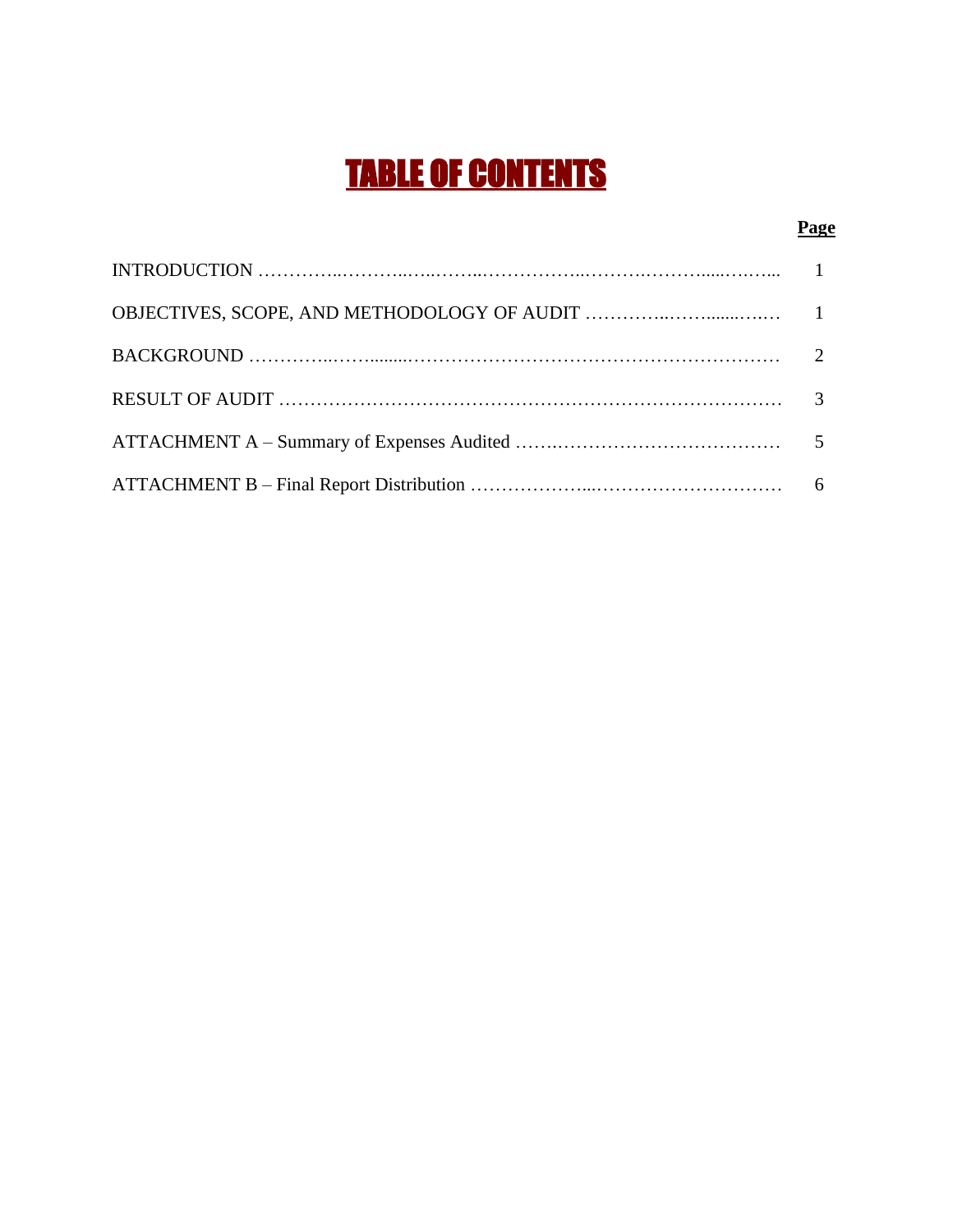I.1

| W | <b>Los Angeles County</b><br><b>Metropolitan Transportation Authority</b> | Office of the Inspector General<br>818 West 7 <sup>th</sup> Street. Suite 500<br>Los Angeles, CA 90017 | 213.244.7300 Te |
|---|---------------------------------------------------------------------------|--------------------------------------------------------------------------------------------------------|-----------------|
|   | <b>Metro</b>                                                              |                                                                                                        |                 |

DATE:

TO:

| June 20, 2017 |  |
|---------------|--|

 Board of Directors Chief Executive Officer

FROM:Yvonne Zheng, Senior Manager, Audit

SUBJECT: Statutorily Mandated Audit of Miscellaneous Expenses For the Period October 1, 2016 to December 31, 2016 Report No. 17-AUD-07

## INTRODUCTION

The Office of the Inspector General (OIG) performed the mandated audit of miscellaneous expenses for the period of October 1, 2016 through December 31, 2016.

This audit was performed pursuan<sup>t</sup> to Public Utilities Code section 130051.28(b) which requires that the Inspector General repor<sup>t</sup> to the Los Angeles County Metropolitan Transportation Authority (Metro) Board of Directors on miscellaneous expenses including travel, training, meals, private club dues, and membership fees.

Our audit found that the amounts incurred for the 31 statistically sampled expenses were supported by invoices or receipts. However, we found that two travelers were paid more than the allowable maximum governmen<sup>t</sup> rate for lodging, without documented justification.

## OBJECTIVES, SCOPE, AND METHODOLOGY OF AUDIT

The objectives of the audit were to determine whether miscellaneous expenses incurred were:

- Reasonable and in accordance with Metro policies and procedures
- . Adequately supported with receipts, proper approvals, and other appropriate documentation; and
- Charged to the appropriate account as defined in the Metro Chart of Accounts.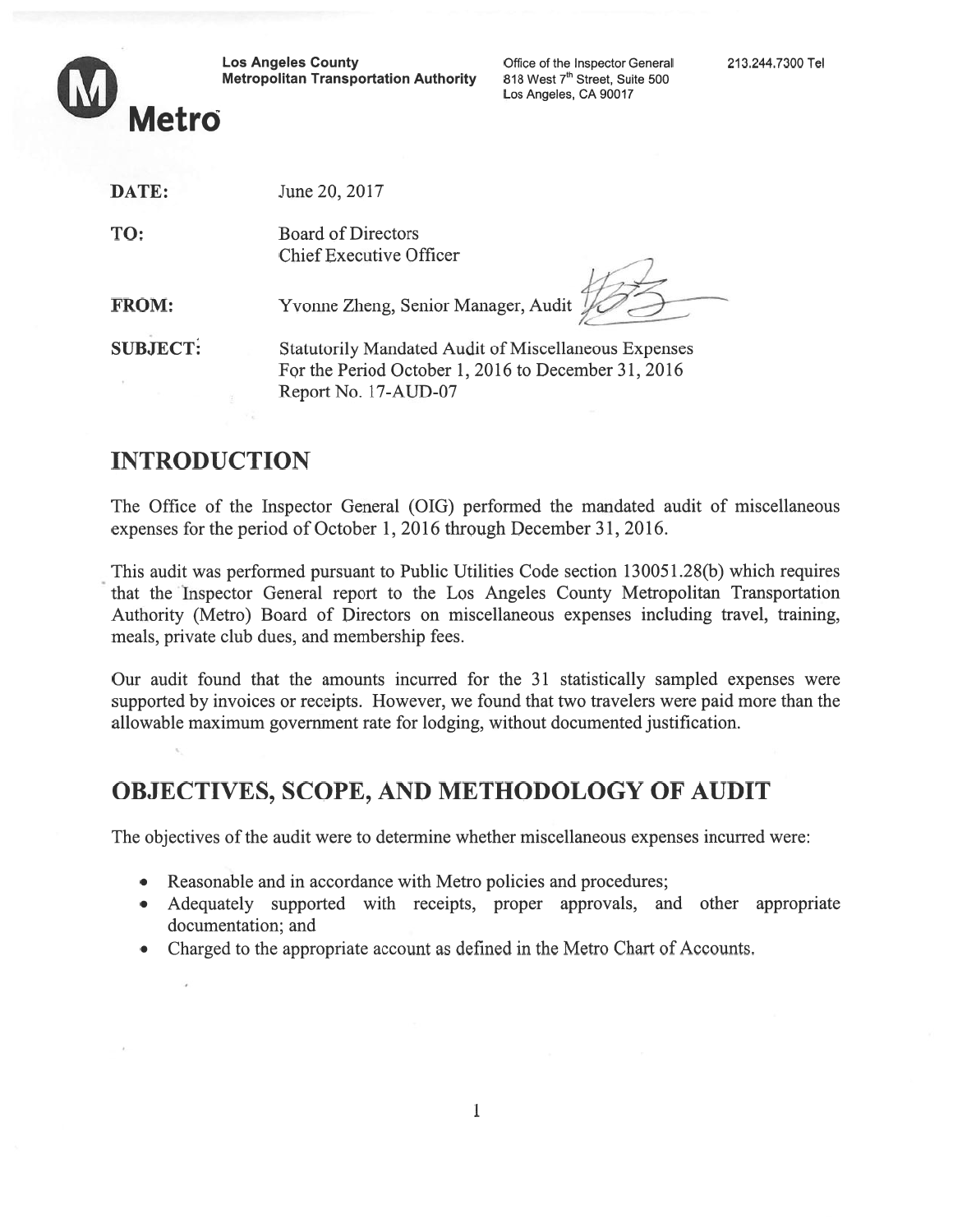#### **Statutorily Mandated Audit of Miscellaneous Expenses For the Period October 1, 2016 to December 31, 2016**

Metro's miscellaneous expenses for the period October 1, 2016 through December 31, 2016, totaled  $$1,816,299$ <sup>1</sup> (see Attachment A). We reviewed a statistical sample of 31 randomly selected expenses totaling \$32,848 (see Attachment A).

To achieve the audit objectives, we performed the following procedures:

- Obtained and reviewed Metro's policies: Travel and Business Expenses (FIN-14), Purchase Card (P-Card) Program, and Check Request (ACC-01);
- Interviewed personnel in the Accounting Department to obtain an understanding of the processes for paying travel expenses;
- Contacted the Purchase Card Program Administrator regarding policies and rules;
- Contacted the Travel Program Coordinator regarding business travel;
- Reviewed Metro's Chart of Accounts;
- Determined whether proper approvals were obtained, expenses were justified, and required supporting documentation was submitted; and
- Reviewed a statistical sample of all expenses and supporting documents such as receipts, monthly Purchase Card Logs, Travel and Business Expense (T&BE) Reports, Travel Request/Authorization Forms, monthly purchase card statements, and other documents.

The audit was conducted in accordance with Generally Accepted Government Auditing Standards. Those standards require that we plan and perform the audit to obtain sufficient, appropriate evidence to provide a reasonable basis for our findings and conclusions based on the audit objectives. We believe that the evidence obtained provides a reasonable basis for our findings and conclusions according to the audit objectives.

## **BACKGROUND**

 $\overline{a}$ 

Metro uses three options to pay for miscellaneous expenses: (1) Metro's Purchase Cards, (2) employee reimbursement through Travel and Business Expense (TBE) reports, and (3) Check Requests including purchase orders. Each option has its own applicable policies, procedures, or guidelines. The Accounts Payable Section in the Accounting Department is responsible for the accurate and timely processing of payments for these expenses.

<sup>&</sup>lt;sup>1</sup> These totals do not include transactions that were \$200 or less, credit amounts, and transactions incurred by the OIG or the Ethics Department.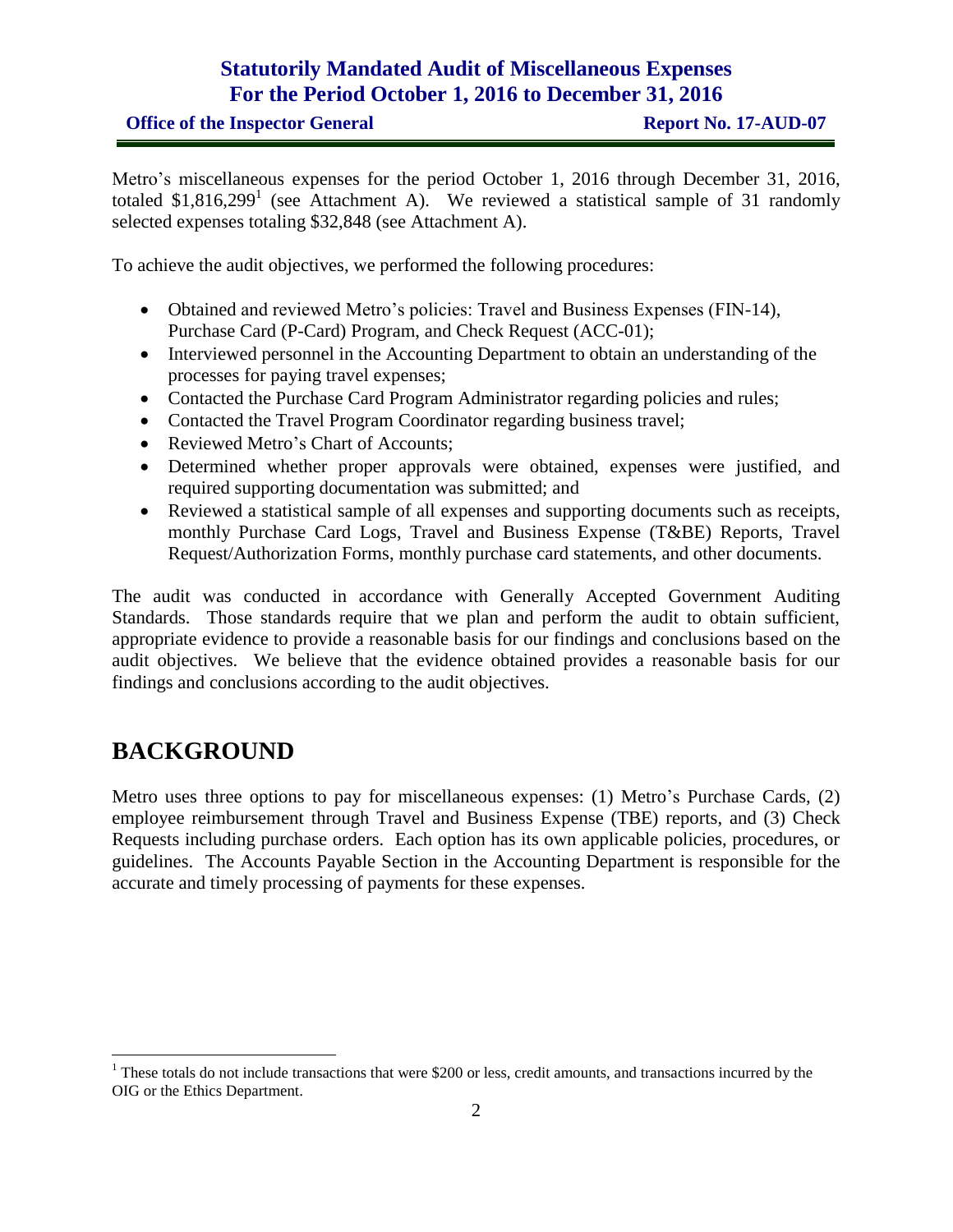### **RESULT OF AUDIT**

 $\overline{a}$ 

The 31 expense transactions we audited generally complied with Metro policies, were reasonable, adequately supported, and charged to the correct general ledger account. However, we found two travel expenses where the travelers were reimbursed for more than the government lodging rate,<sup>2</sup> without documented justification and approval.

#### **Written Documentation Not on File for Lodging Costs that Exceeded Maximum Allowed Amount**

Policy FIN 14, Travel and Business Expense states that *"the maximum amounts that can be reimbursed for lodging and meals for domestic travel are indicated in Internal Revenue Service Publication 1542" (paragraph 1.2.3); and "an exception to the lodging dollar limit may be made for conference hotels or close proximity to the final business destination when time and commute costs are high when determined by the Travel Coordinator and approved by the Executive Officer"* (paragraph 1.2.3.1).

Lodging Costs Exceeds Maximum Amount. Our review found that two Metro travelers from the Executive Office Strategic Initiatives Department attended the North American Bike Share Association (NABSA) annual conference from November 9 to 11, 2016, in Austin, Texas. NABSA blocked hotel rooms at a special conference rate of \$239 (before tax) for the 3 conference days (November 9-11). The two Metro travelers traveled to Austin on the day before the conference (November 8) because the conference started at 8:00 a.m. on November 9. For the day of arrival, the special conference rate was not available so the travelers each paid \$469 (before tax) and \$239 per day during the conference. Both the \$469 and \$239 lodging rates exceeded the maximum government lodging rate of \$141 for Austin.

Written Documentation not on File. The Metro travelers submitted their Travel and Business Expense Report and were reimbursed by Metro at the \$469 and \$239 lodging rates. However, the required written justification/approval for these higher rates was not on file.

We discussed this matter with the Travel Coordinator, who informed us that she verbally approved the higher lodging rates but did not document the approval in writing at that time. The Travel Coordinator also said: *"Unfortunately the costs of the hotels in the area during this period of travel were above per diem. The hotel was one of the most economical but out of per diem. I made the exception for the higher rate. I don't have a justification memo for it because I had not implemented our e-mail per diem approval yet."*

<sup>&</sup>lt;sup>2</sup> Federal government per diem rates established by the U.S. General Services Administration and published by the Internal Revenue Service in Publication 1542.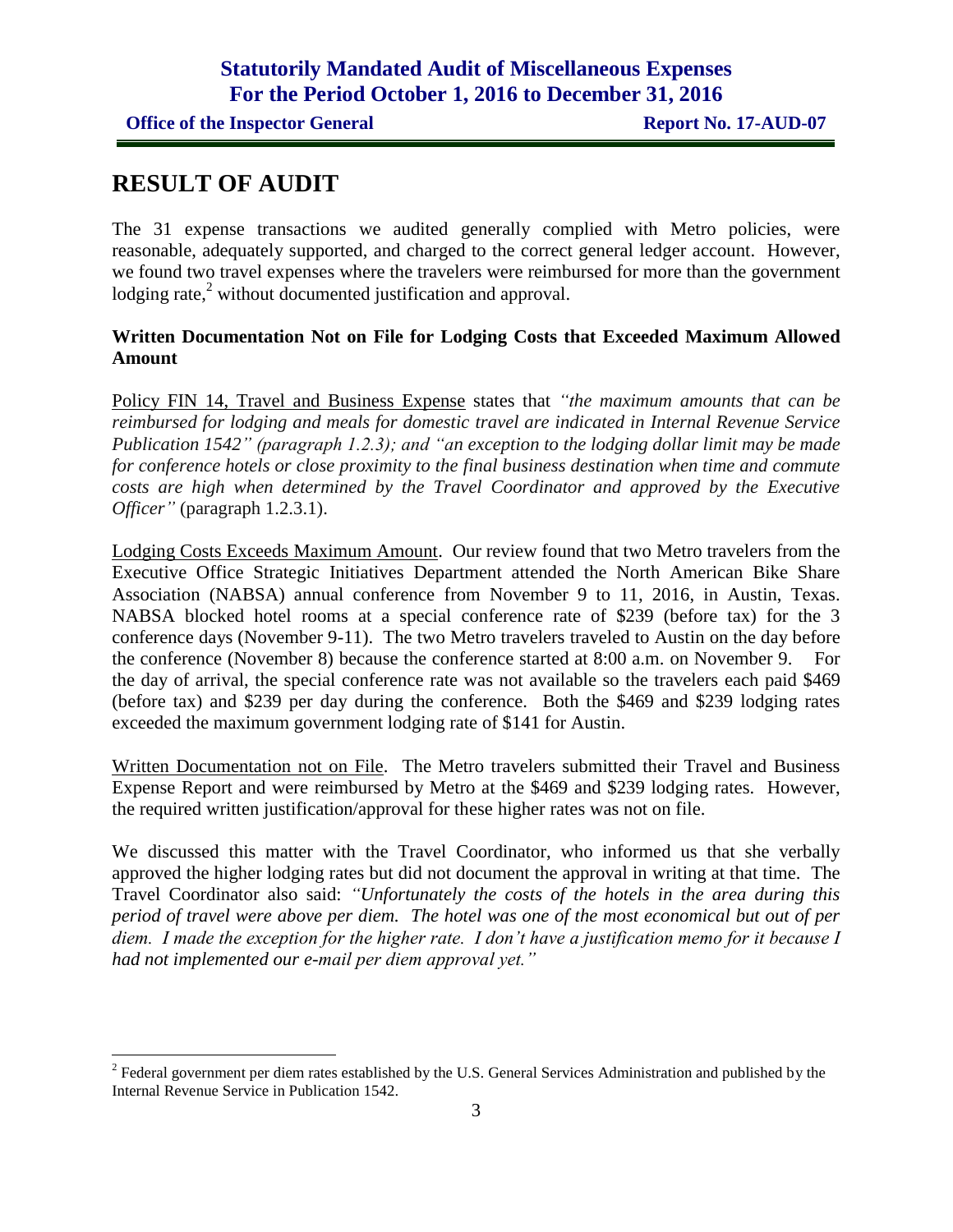#### **Statutorily Mandated Audit of Miscellaneous Expenses For the Period October 1, 2016 to December 31, 2016**

Executive Officer, Finance. We discussed the lodging rate policy in FIN 14 with the Executive Officer, Finance. He said this policy provides authority to the Travel Coordinator and the relevant Executive Officer to grant an exception on a case-by-case basis to the maximum government lodging rate if the circumstance warrants an exception.

Corrective Actions. The Travel Coordinator informed us of the following actions being initiated:

- The Travel Coordinator attended a training class given by the U. S. General Services Administration recently. She is planning a meeting in July 2017 to discuss whether any revisions to FIN 14 should be made based on the Federal Travel Regulations.
- The Travel Coordinator is planning to establish written procedures and/or checklist(s) to ensure that travel expenses are in compliance with Metro policies including the requirement that a written justification/approval for exceeding the government lodging rate needs to be on file.
- The Travel Coordinator has recently implemented an email per diem approval system, which will document the approval of lodging rates that exceed the maximum amount.

Because corrective actions have been initiated, we are not making a recommendation for this issue.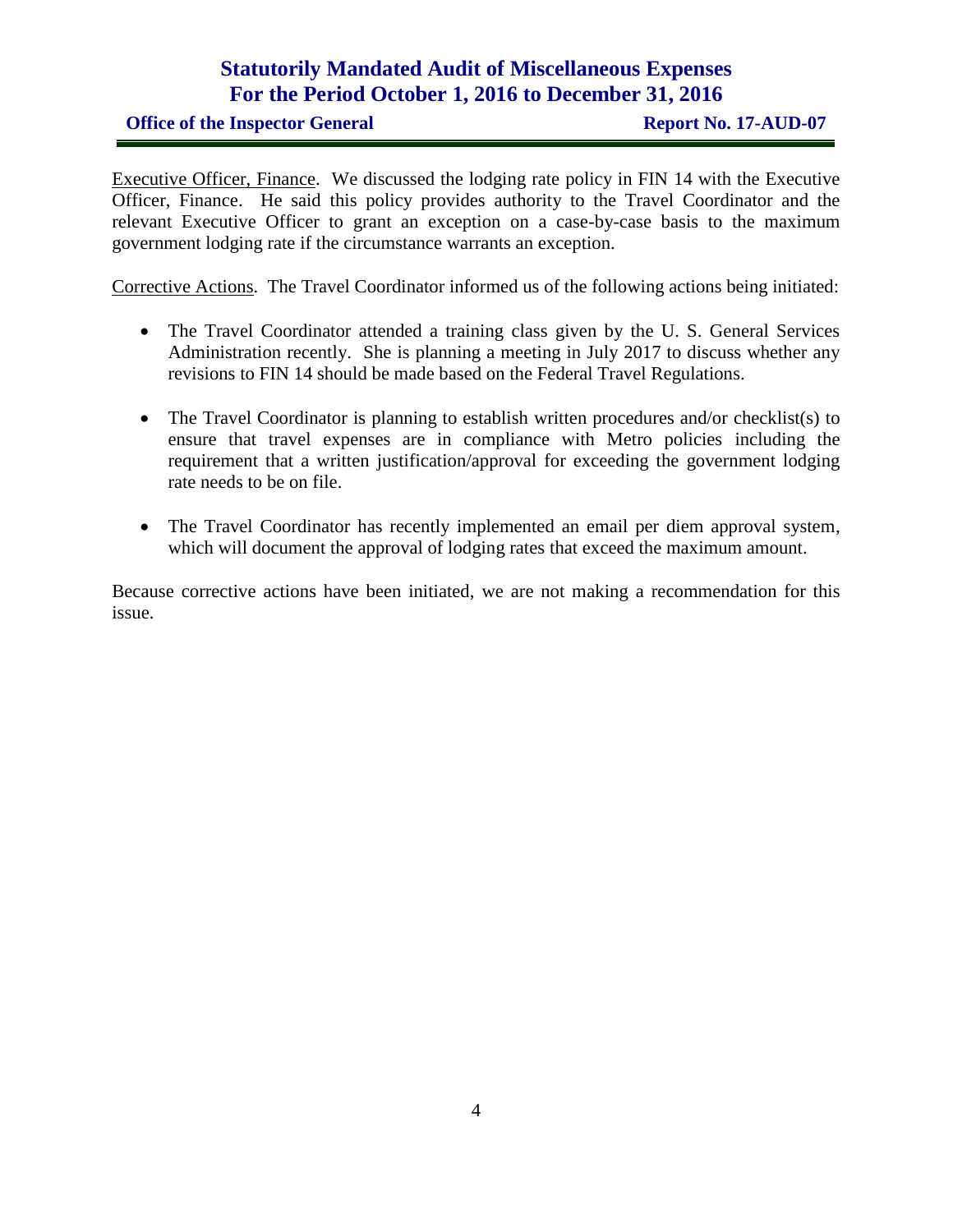| <b>Account</b> | <b>Account Description</b>                        |               | <b>Total</b><br><b>Amount</b> | <b>Sample</b><br><b>Amount</b>  |  |
|----------------|---------------------------------------------------|---------------|-------------------------------|---------------------------------|--|
| 50213          | Training Program <sup>(1)</sup>                   | $\mathcal{S}$ | 44,454                        | $\mathcal{S}$<br>$\overline{0}$ |  |
| 50903          | <b>Business Meals</b>                             |               | 92,645                        | 700                             |  |
| 50910          | ER Mileage / Parking                              |               | 7,939                         | 661                             |  |
| 50914          | Schedule Checkers <sup>(1)</sup>                  |               | 1,401                         | $\theta$                        |  |
| 50915          | Seminar and Conference Fee                        |               | 130,343                       | 1,097                           |  |
| 50917          | <b>Business Travel</b>                            |               | 212,983                       | 12,222                          |  |
| 50930          | Employee Activities and Recreation <sup>(1)</sup> |               | 4,113                         | $\overline{0}$                  |  |
| 50999          | <b>Other Miscellaneous Expenses</b>               |               | \$1,322,421                   | \$18,168                        |  |
|                | <b>Totals</b>                                     |               | \$1,816,299                   | \$32,848                        |  |
|                |                                                   |               |                               |                                 |  |

For the Period from October 1, 2016 to December 31, 2016

The above amounts do not include transactions that were \$200 or less, credit adjustments, and expenses incurred by the OIG or the Ethics Department.

#### Note

(1) The random selection process did not result in selection of an item in this account.